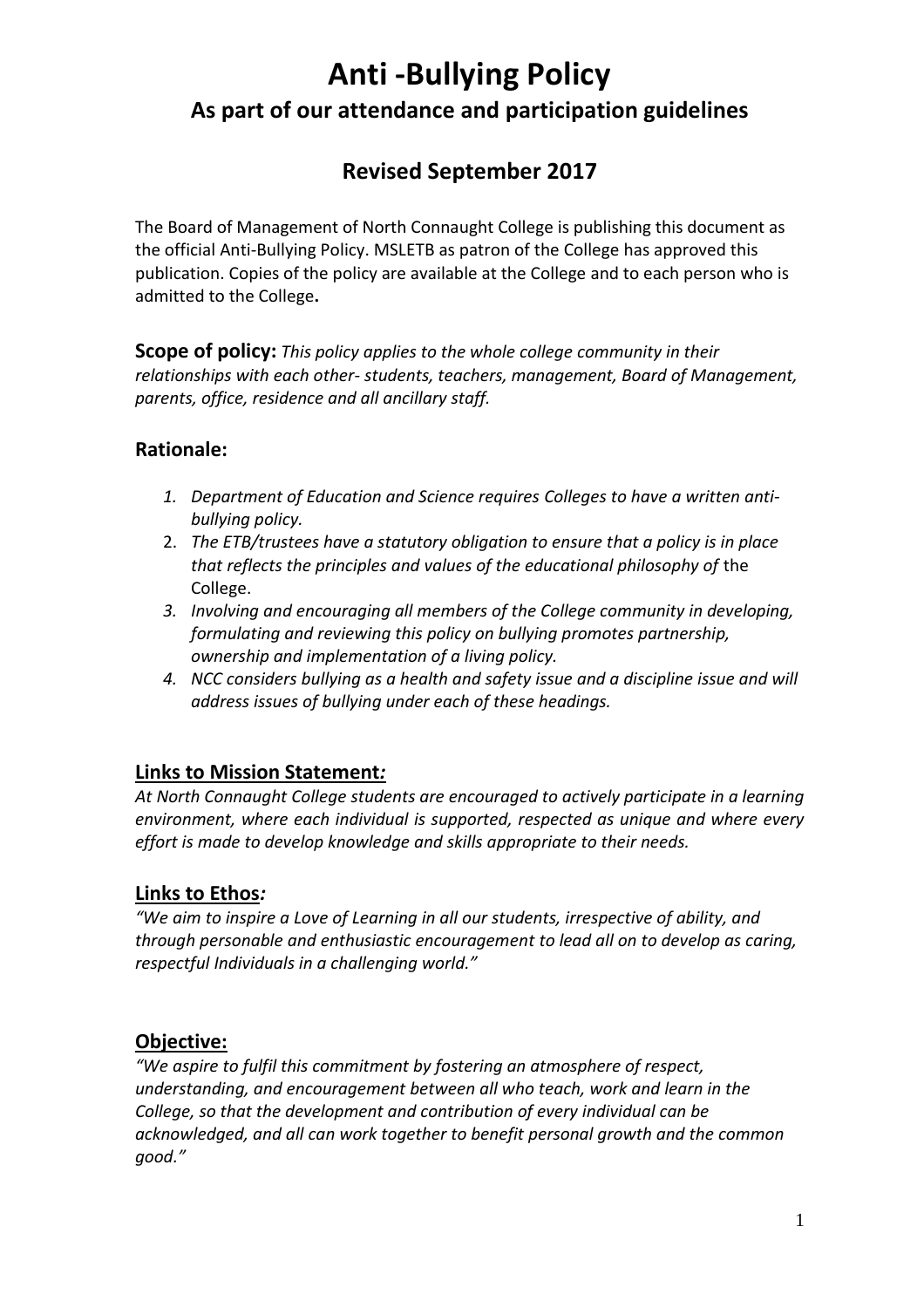## **Content of Policy**

*Definition: Bullying consists of repeated inappropriate behaviour whether by word, by physical action or otherwise, directly or indirectly applied, by one or more persons against another person or persons which undermines the individual person's right to personal dignity.* 

#### *Notes:*

- *This is not to be confused with the good-natured banter that goes on as part of the normal social interchange between students or the normal professional classroom management by teachers.*
- *Cyberbullying is bullying behaviour that occurs using electronic technology. The once-off occurrence of cyberbullying may well be seen as amounting to bullying behaviour.*

#### *Types of behaviour deemed to be inappropriate:*

- *Humiliation; including name-calling, reference to academic ability, physical appearance etc.*
- *Intimidation; including aggressive use of body language and threats, including demands for money.*
- *Verbal abuse, anonymous or otherwise.*
- *Physical abuse or threatened abuse.*
- *Aggressive or obscene language specifically directed at an individual or group.*
- *Offensive joke; whether spoken, photographic, or by email, text messaging, or other electronic means e.g. "social networking sites".*
- *Silent telephone/mobile phone calls*
- *Abusive telephone/mobile phone calls/text messages/e-mails/website messages.*
- *Victimisation; including very personal remarks.*
- *Exclusion and isolation.*
- *Intrusion through interfering with personal possessions.*
- *Repeated assignment to duties/projects that are obviously unreasonable..*
- *Repeated unreasonable deadlines or tasks.*
- *An attack by rumour, gossip, innuendo or ridicule on any individual's reputation.*
- *Persistent attempts to undermine the authority or knowledge of others through repeated questioning/commenting.*
- *Coercion of Sexual Favours*
- *Cyberbullying*
- *Homophobic bullying*

#### *Statement on Bullying:*

- *Every person in NCC is entitled to respect and to be free of any type of bullying.*
- *NCC will work proactively, as far as it can, to ensure that bullying does not take place.*
- *Reporting incidents of bullying is responsible behaviour.*
- *A record will be kept of all reported incidents of bullying.*
- *The matter will be dealt with seriously.*
- *NCC will offer support to those involved.*
- *Appropriate action will be taken to ensure that it does not continue.*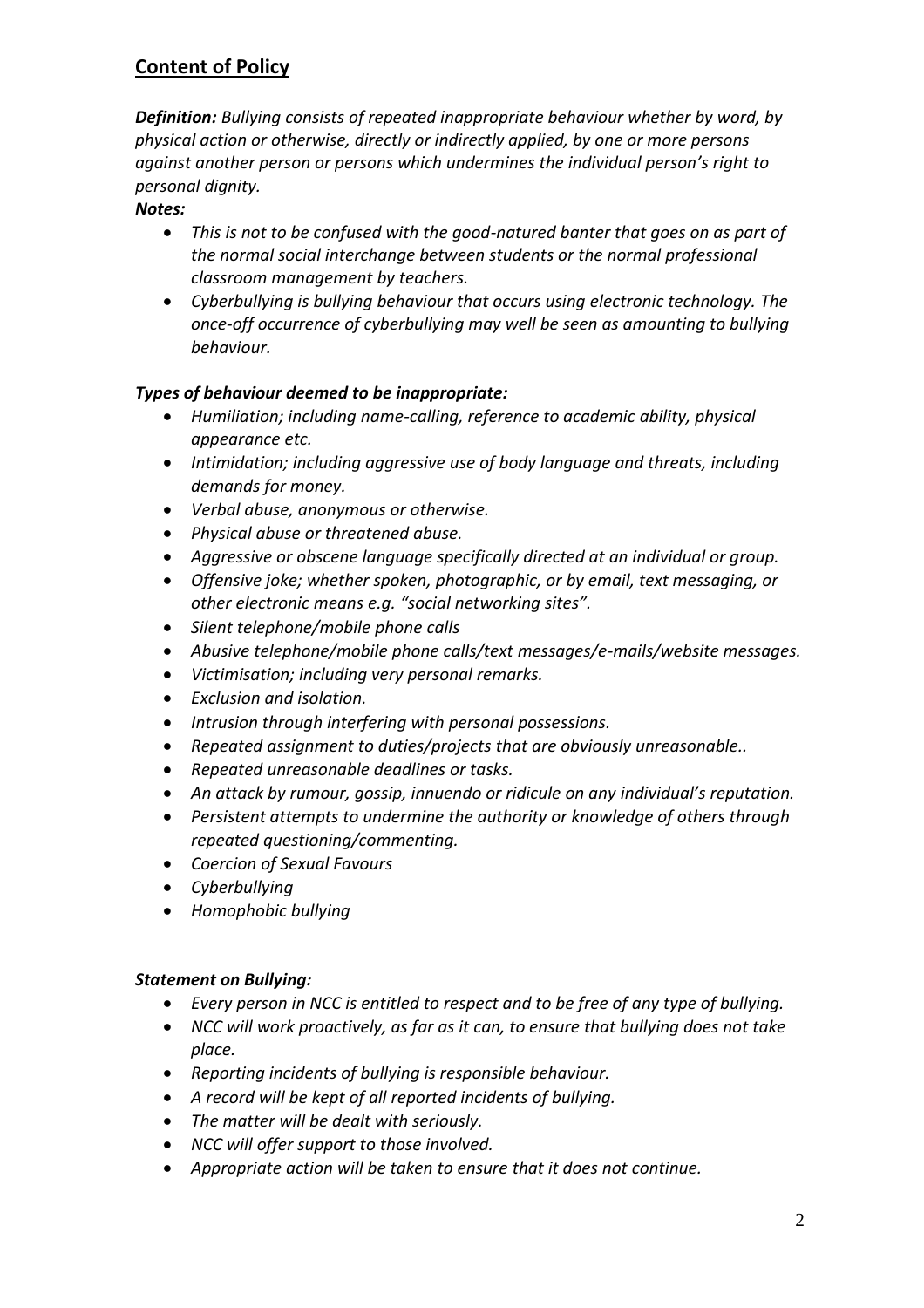#### *Indications of Bullying/Behaviour – Signs and Symptoms*

- *Anxiety about travelling to and from College*
- *Unwillingness to go to College.*
- *Avoiding certain days or lessons.*
- *Uncharacteristic nervousness in class*
- *Punctuality problems.*
- *A reluctance to take part in previously enjoyed activities.*
- *Deterioration in educational performance, loss of concentration and loss of enthusiasm and interest in school.*
- *Unexplained changes in mood or behaviour; it may be particularly noticeable before returning to school after weekends or more specifically after longer College holidays.*
- *Visible signs of anxiety – stammering, withdrawing, nightmares, difficulty in sleeping, crying, not eating, illness, absenteeism.*
- *Spontaneous out-of-character comments about either students or teachers.*
- *Possessions missing or damaged.*
- *Increased requests for money or stealing money.*
- *Unexplained bruising or damaged clothing.*
- *Reluctance and/or refusal to say what is troubling him/her.*

#### *Anti-Bullying Policy - Students:*

*Consultation with education partners through:* 

- *Discussion and agreement with students through Staff and the Student Forum.*
- *Input from staff as agreed at Staff Meetings and via individual emails.*

*It is School policy to provide education on bullying in the following manner:*

 *On enrolment/induction all students will be advised as to the nature and content of NCC anti-bullying policy.* 

#### *Support Structure/ Pastoral Care:*

*Chain of support: Student/ Teacher / Deputy Principal / Principal / Care Team/ Guidance Counsellor/ Student council / Board of Management.*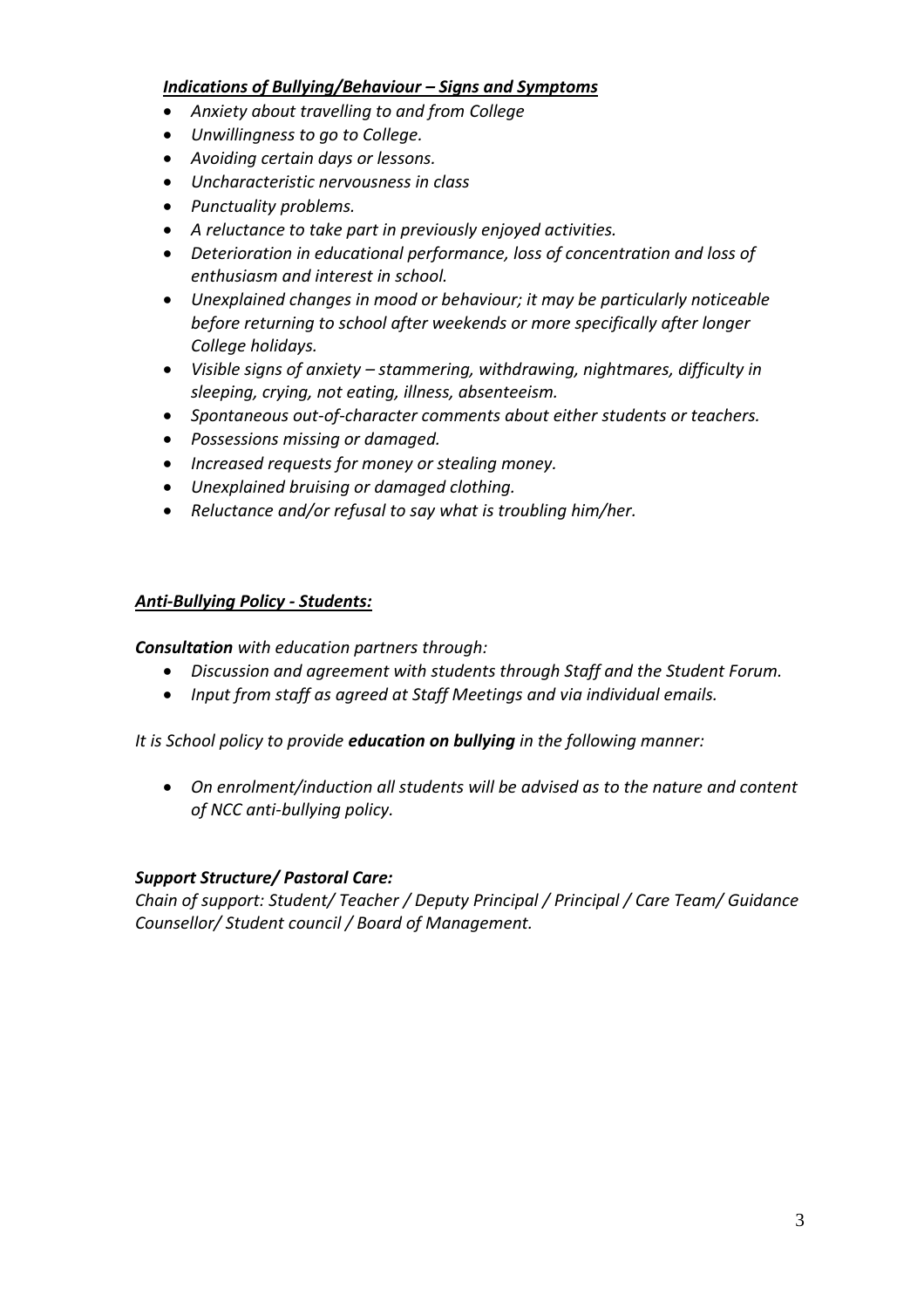#### *Procedures for Noting and Reporting Incidents of Bullying:*

 *Students should discuss any incident of bullying with a tutor or another trusted adult within the college system; this is responsible behaviour rather than "telling tales".* 

*Incidents of bullying behaviour, no matter how trivial, which are drawn to the attention of a staff member, fellow student or student council will be dealt with in the following manner:* 

- *Appropriate personnel (Principal/Deputy Principal) will interview all of the individuals involved in a bullying incident.* 
	- o *The alleged victim and alleged perpetrators of the incident will be spoken to and encouraged to solve the problem.*
	- o *The alleged victim and perpetrators will be invited to write down any relevant details. Written statements from all involved in the incident will be noted.*
	- o *All interviews will be conducted with sensitivity and with due regard to the rights of all persons involved.*
	- o *Records will be kept of all incidents and of the procedures that were followed.*
- *The Support Tutor(s) will be kept informed of all incidents and have access to relevant written records.*
- *Where the incident is deemed to be minor, a verbal warning will be given by an appropriate member of staff to the bully to stop the inappropriate behaviour, pointing out how he/she is in breach of the Attendance and Participation procedures, and college anti bullying policy and trying to get him/her to see the situation from the victim's point of view. The incident will no longer be considered if there is no recurrence within that academic year.*
- *If the behaviour persists, management will be informed. Appropriate sanctions will be imposed. The incident will no longer be considered if there is no recurrence within that academic year.*
- *If there is a serious incident, the matter should be reported to the Deputy Principal or Principal*
- *Offenders and victims of bullying may be recommended to counselling.*
- *In the case of a complaint regarding a staff member, this should be referred immediately to the Principal.*
- *Where cases, relating to either student or teacher, remain unresolved at college level, the matter should be referred to the Board of Management.*
- *A student may appeal disciplinary decisions made by writing to the Principal within 10 days of receipt of written decision.*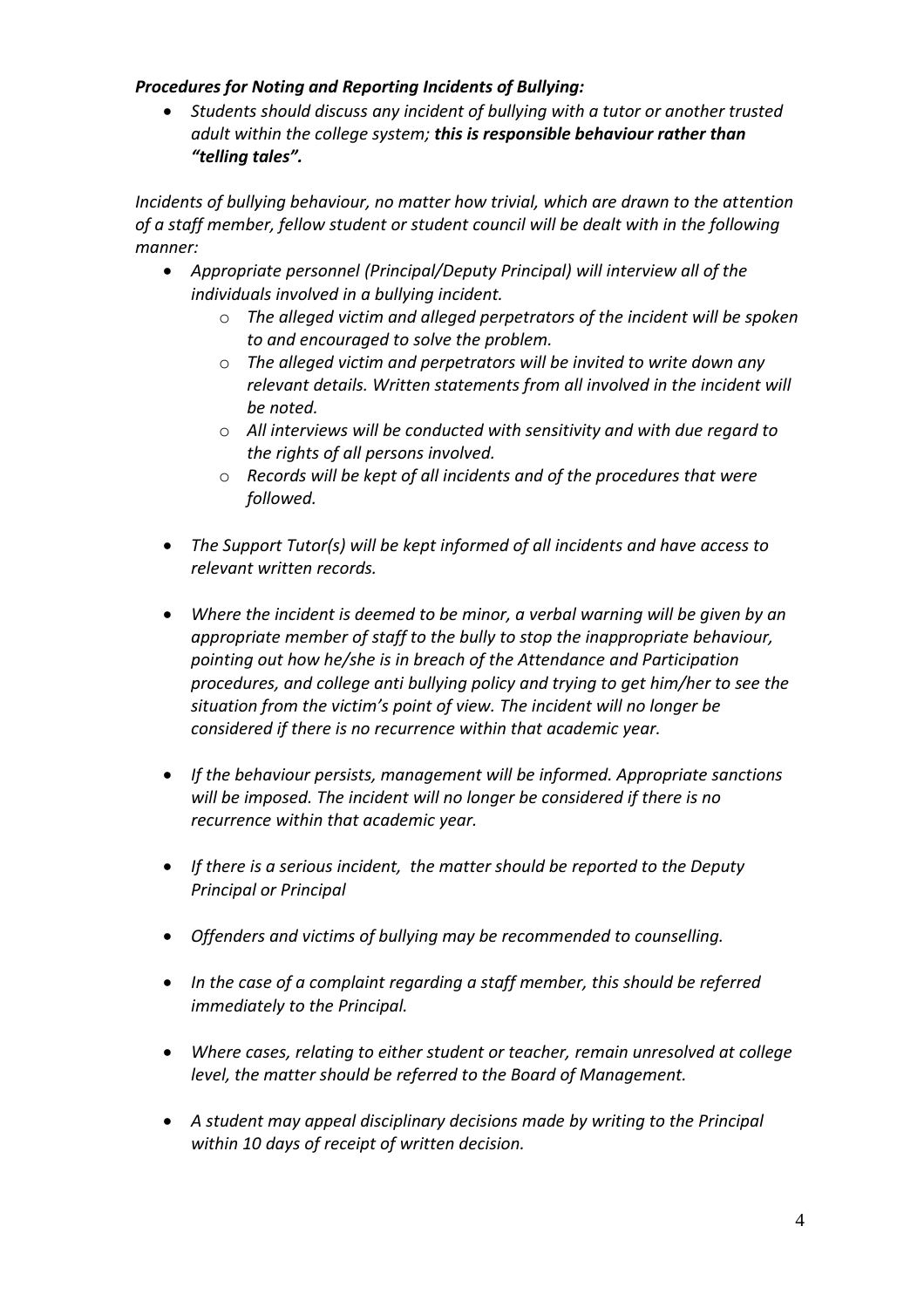#### *Serial Bullying*

*If a person/persons persists in bullying despite correction, the following steps may be taken:*

- *1. Arrangements will be made to advise and counsel all parties involved*
- *2. All parties will be required to discuss the matter.*
- *3. Suspension*

*If bullying continues we must consider the right of others to a safe learning environment, free from harassment, it may not be possible to retain the person/persons who exhibited the bullying behaviour in the school.*

#### *Bullying by students*

*Student (and parent if under 18 years of age) will be informed of this, and may be asked for permission to refer the student to a psychologist from the Department of Education or the HSE. However he/she must understand the school's primary obligation is to protect the victims of bullying, and this may mean permanent exclusion for persistent bullying behaviour.*

#### *Bullying by teachers/staff*

*Issues arising will be referred to the Grievance Procedures.*

#### *Bullying of Teachers*

*The College will support teachers where they are subject to bullying by a student or colleague. NCC will work to ensure that a climate of respect is maintained at all times*.

#### *Roles and Responsibilities:*

*The college management team are responsible for ensuring that the policy is implemented.* 

#### *Success Criteria:*

*Well-being and happiness of the whole college community.*

#### *Monitoring and implementation:*

*Monitored and implemented by all members of staff Include on agenda for teaching staff meetings at least once a year.* 

#### *Review and evaluation:*

*The College will monitor, review, and evaluate this Policy and all related work and procedures on an ongoing basis to ensure legal compliance and maintenance of best practices*